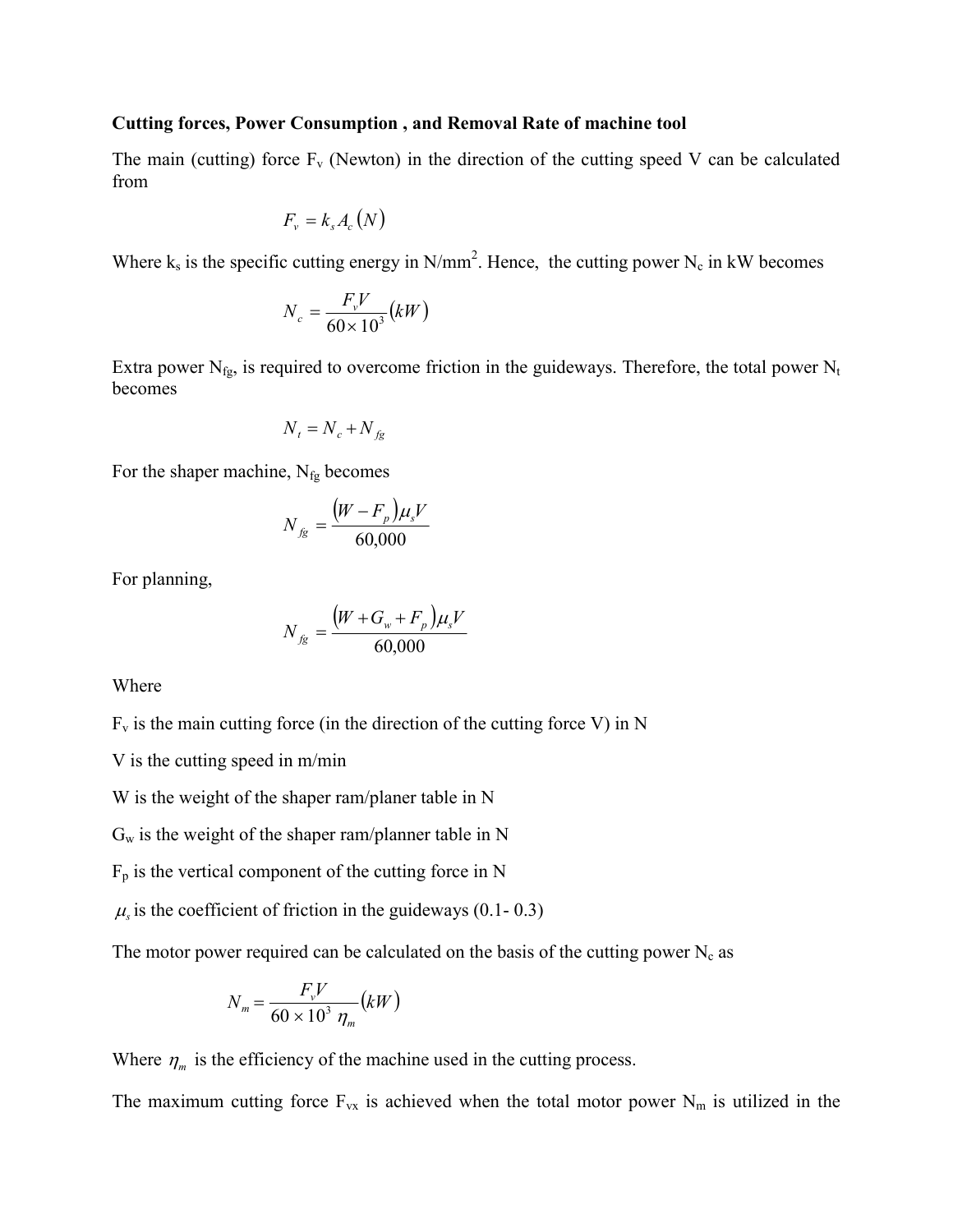machining process. Therefore,

$$
F_{vx} = \frac{60 \times 10^3 \eta_m N_m}{V} (N)
$$

Feed rates and rotational speeds should consequently be selected such that  $F_v$  is less than  $F_{vx}$ .

For a given feed rate S, the maximum possible depth of cut,  $t<sub>x</sub>$ , becomes

$$
t_x = \frac{60 \times 10^3 \eta_m N_m}{V S}(mm)
$$

The rate of material removal (VRR) inn  $mm<sup>3</sup>/min$  is given by

$$
VRR = 103VSt (mm3/min)
$$

where V is the cutting speed in m/min, which for the shaper machine with a rocker arm mechanism, is measured at the middle of the stroke, it is given by

$$
V = 10^{-3} NH_s \left(1 + \frac{1}{r_s}\right) \left(m / \min\right)
$$

Where

- $H<sub>s</sub>$  is the length of machining stroke in mm, which is normally taken as 1.2 times the length of the machined workpiece
- $r<sub>s</sub>$  is the ratio between the return speed  $v<sub>r</sub>$  and the cutting speed V.

#### **Shaping Time**

The time for shaping a length l times a width B is determined by

$$
t_m = \frac{B}{SN}(\min)
$$

where

B is the total machining width in mm

S is the feed rate in mm/stroke

N is the speed of reciprocation in stroke/min

As shown in Figure below, the total width B can be expressed by

$$
B = b_w + b_1 + b_2 \text{ (mm)}
$$

Where  $b_1$  and  $b_2$  are the width allowances, which are taken as 5mm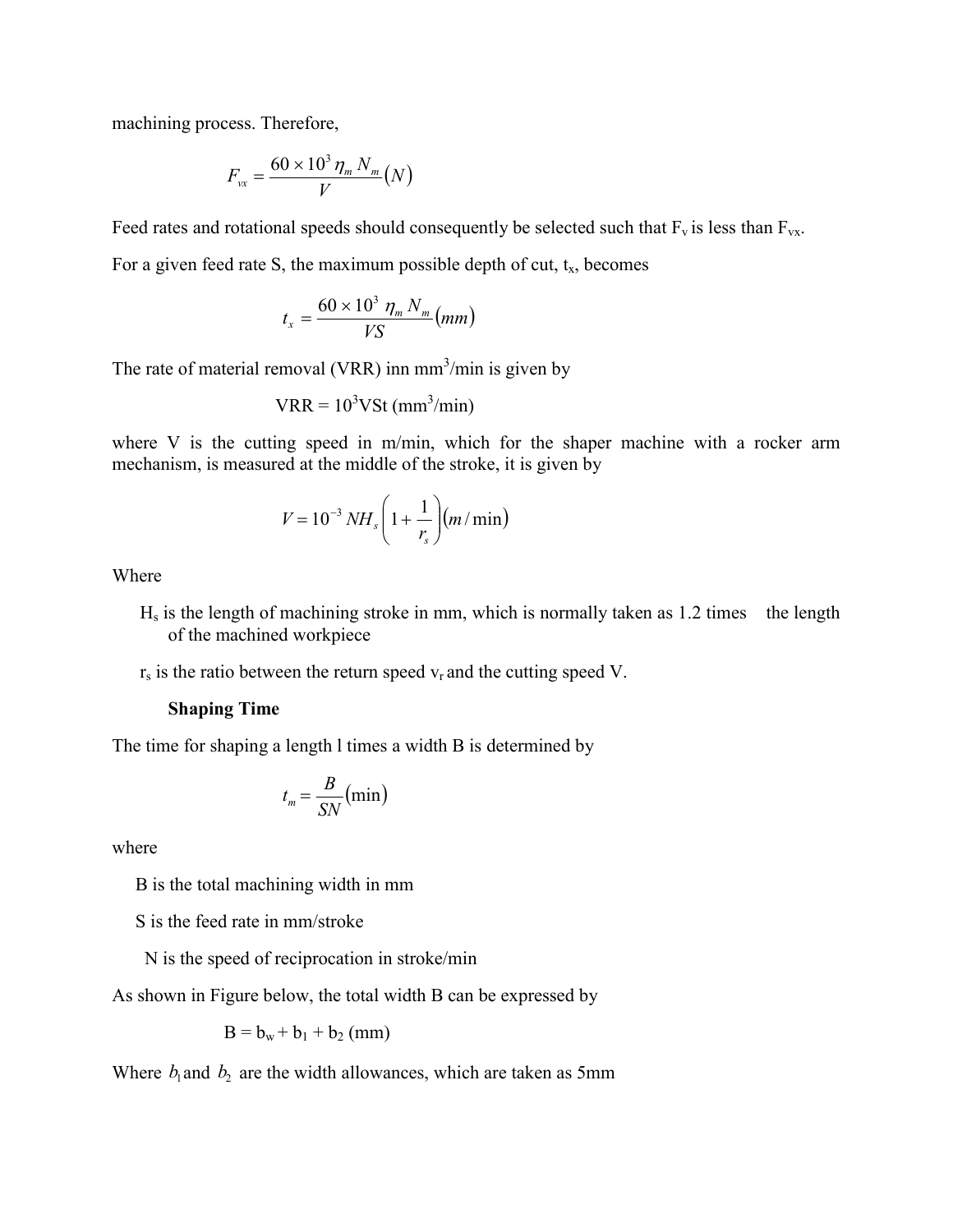

Elements of shaping

 $\Delta$ =0.1 x 1

Where I is work piece length in mm. therefore, the machining time  $t_m$  becomes

$$
t_m = \frac{(b_w + b_1 + b_2)H_s (1 + (1 + (1/r_s)))}{10^3 SV}
$$
 (min)

### **Selection of Cutting Variables**

- 1. Determine the depth of cut
- 2. Select the feed rate
- 3. Select the cutting speed permitted by the cutting tool
- 4. Calculate the number of strokes/min, correct for the available values and then calculate the actual cutting speed
- 5. Check for the available power  $N_m > N_c$ ; otherwise, reduce the cutting speed and then the feed rate.
- 6. Check that the vertical component of forces is less than or equal to the minimum force developed by the ram.

## **Example**

A shaper is operated at 2 cutting strokes/s and is used to machine a workpiece of 150mm in length at a feed of 0.4 mm/stroke and depth of cut of 6mm. Calculate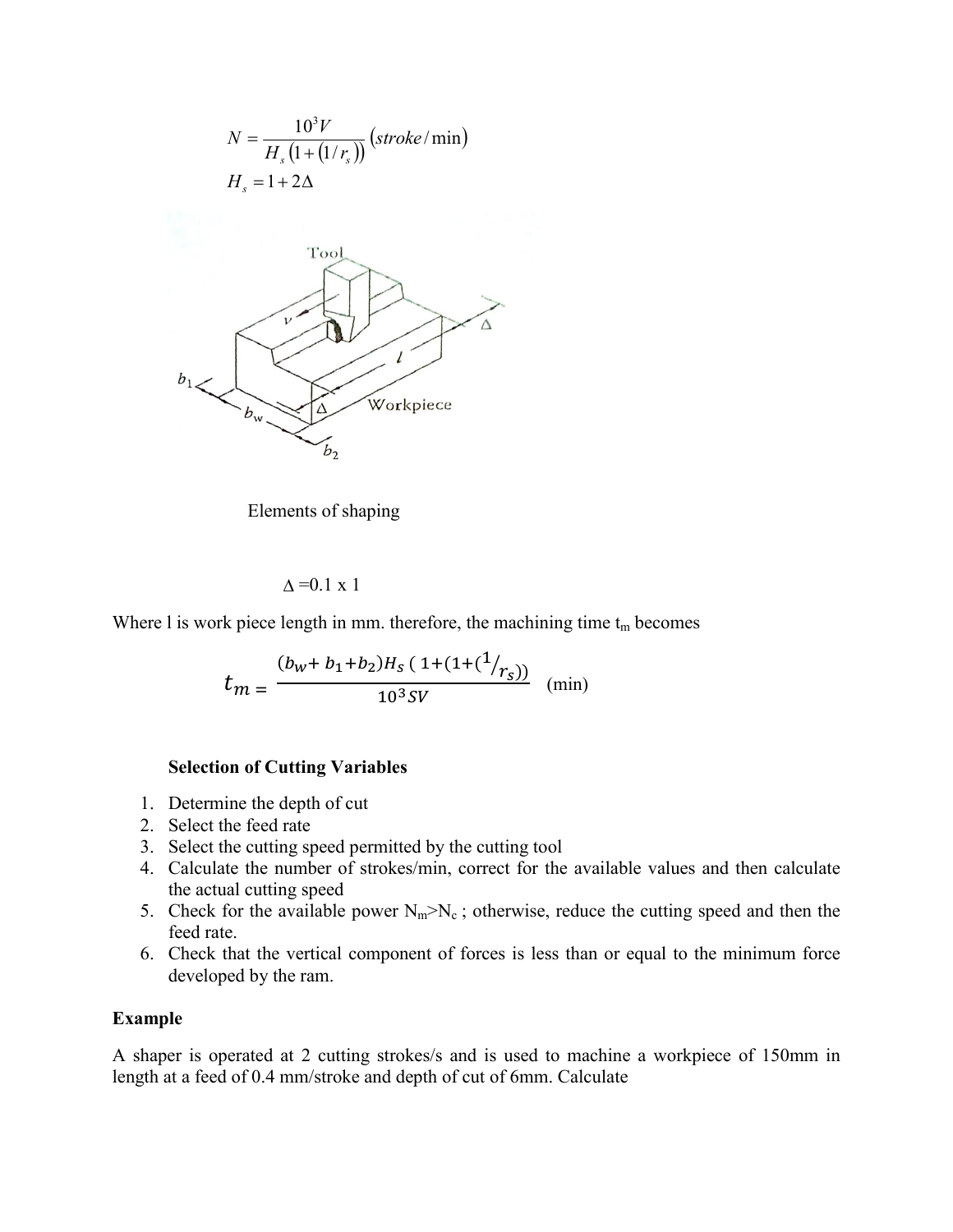- 1. The cutting speed
- 2. The total machining time to produce 100 components each of 100 mm in width if  $r_s = 2$
- 3. The material removal rate

# **Solution**

a. Given than  $N = 2$  stroke/s,  $l = 150$ mm,  $S = 0.4$ mm/stroke,  $b = 100$ mm, and  $t = 6$ mm, the length of stroke  $H_s$  is given by

$$
H_s = l + 2\Delta
$$
  
H\_s = l + 0.2 x l = 150+30=180mm

The cutting speed, V, is therefore

$$
V = 10^{-3} NH\left(1 + \frac{1}{r_s}\right)
$$
  
\n
$$
N = 2 \times 60 = 120 \text{ stroke/min}
$$
  
\n
$$
V = 10^{-3} \times 120 \times 180 \left(1 + \frac{1}{2}\right)
$$
  
\n
$$
V = 32.4 m/min
$$
  
\n
$$
t_m = \frac{B}{SN} = \frac{b + 5 + 5}{SN} = \frac{100 + 5 + 5}{0.4 \times 120} = 2.29 \text{ min}
$$

- b. For machining 100 piece, the total machining time is given by Total  $t_m = 2.29 \times 100 = 229$  min
- c. The volumetric removal rate (VRR) is  $VRR = 10<sup>3</sup> VSt$  $VRR = 32.4 \times 10^3 \times 0.4 \times 6$  $VRR = 77,760$  mm<sup>3</sup>/min

## **Milling**

Milling is a machining process where the cutting tool carries out a rotary motion and the workpiece a rectilinear motion. The process is used to machine external surfaces, slots, and contoured surfaces using multitoothed milling cutters or end mills. Milling cutters are also available for cutting surfaces of revolution, cutting off metals, machining threads, and cutting gears as shown below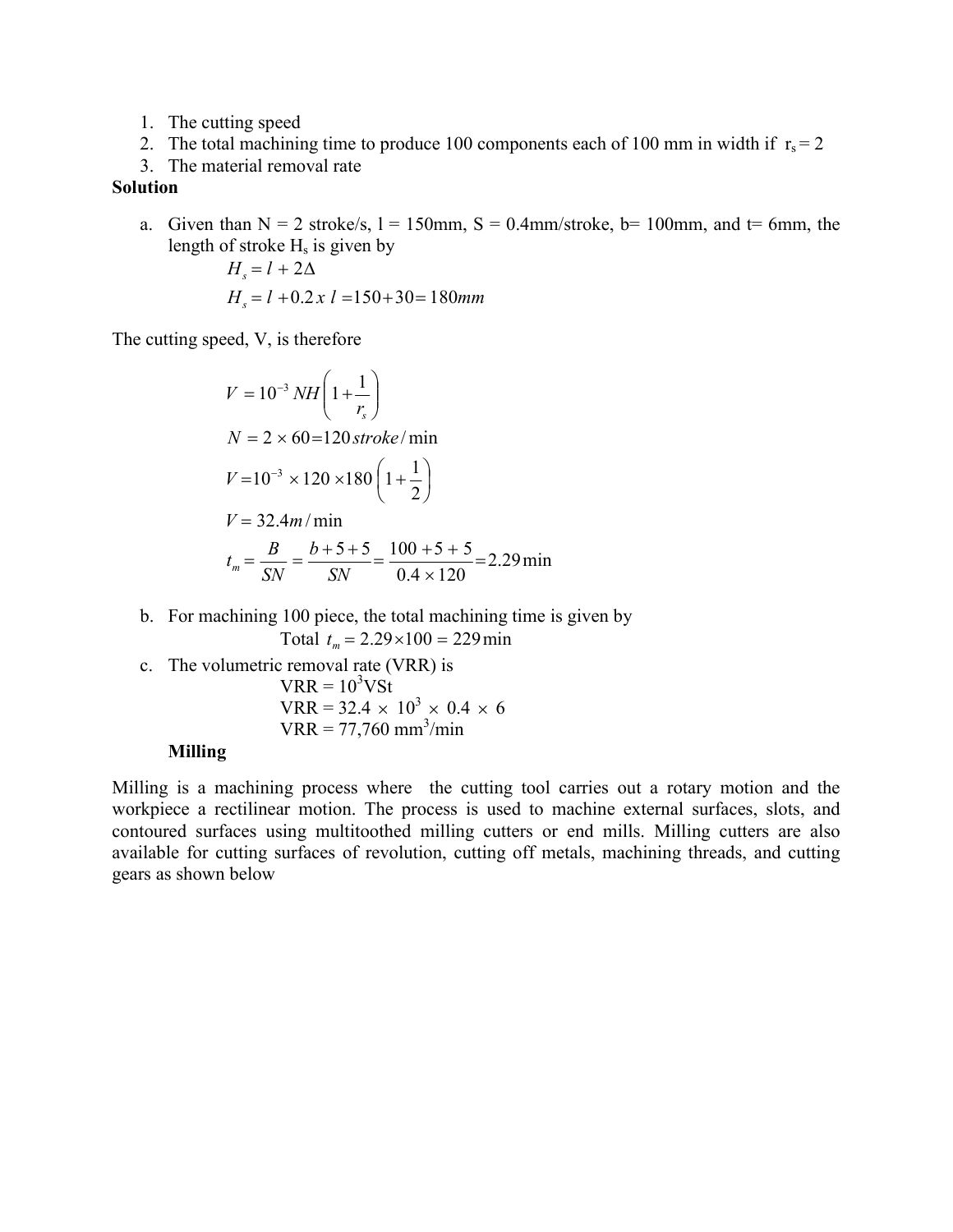

Plain-milling cutter



Face-milling cutter

During milling, the process of cutting by each tooth is periodically interrupted and the traverse cross section of the undeformed chip is not constant. The principal types of milling processes are horizontal (peripheral or plain) milling and vertical milling:

Horizontal (plain) milling: In this type of milling

- The cutting teeth are arranged on the surface of the cylindrical tool.
- There is a contact between the cylindrical surface of the cutter and the machined surface
- The machined surface is parallel to the cutter's axis of rotation.

Vertical (face) milling: this type has the following features:

- The cutting edges are situated both on the face of the end mill and on its cylindrical surface.
- There is a contact between the face of the milling cutter and the machined surface
- The milled surface is generated at right angle to the cutter axis of rotation.

Milling cutters with cutting edges that are situated on the face and on a large part of the cylindrical surface are called shell end mills.

# **Horizontal (Plain) Milling**

Depending on the direction of cutter rotation with respect to the movement of the workpiece, plain milling is divided into up and down milling operations .

Up (conventional) milling: In this case, the direction of workpiece feed, f, is opposing the direction of the milling cutter rotation, N (Figure 18a).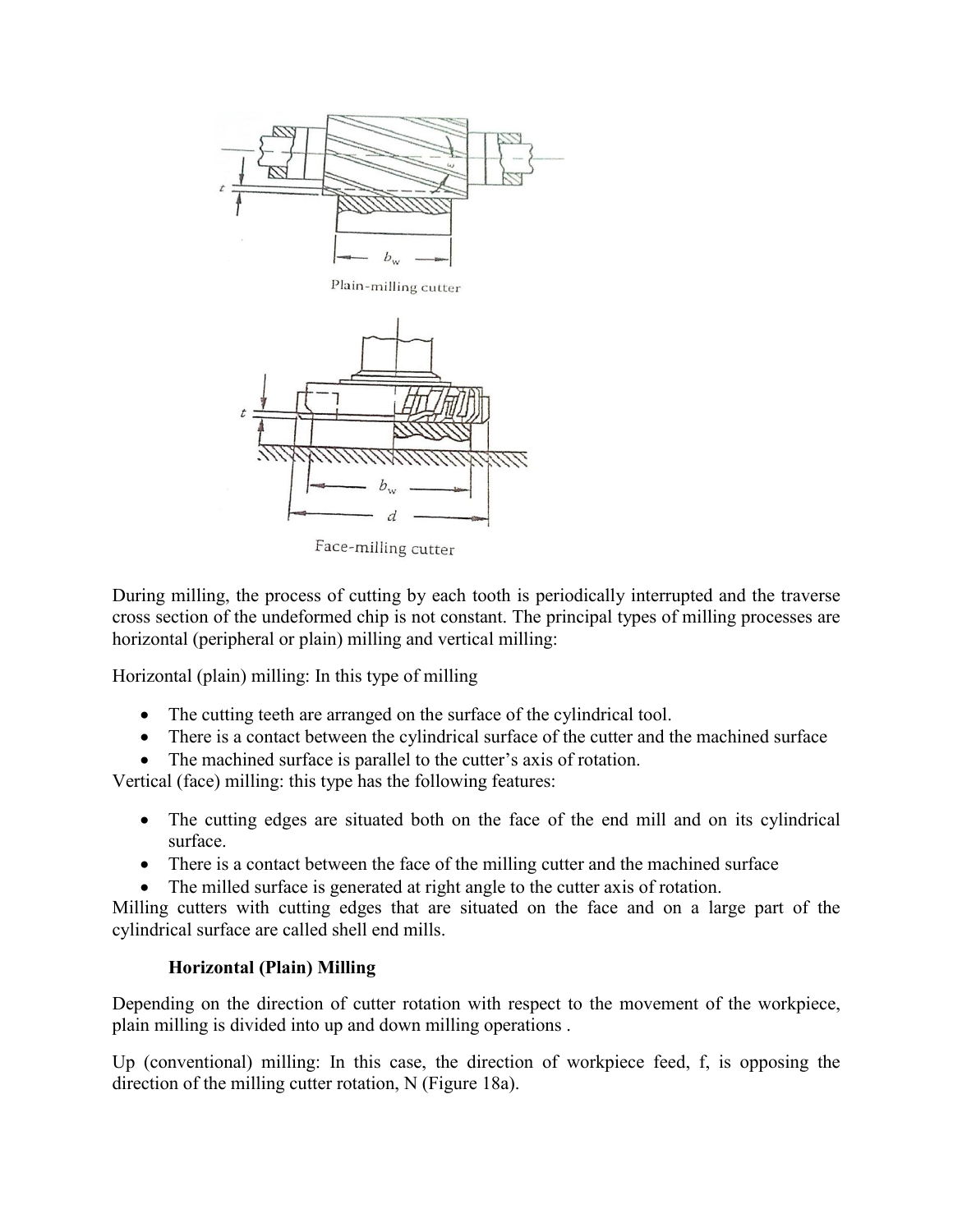

Different types of milling cutters

The chip varies from a minimum value at the tooth entry to a maximum thickness at the tooth exit. The forces acting on the workpiece are directed upward. Up milling possesses the following advantages :

- Does not require a backlash eliminator in the milling machine.
- Safer in operation due to the separating forces between the cutter and workpiece
- Fragments or built-up edge (BUE) are absent from the milled surfaces.
- The life of the cutter is not affected by the sandy or scaly surfaces.
- Loads are not acting suddenly on the teeth.
- Looseness in moving parts is not detrimental to the cutting motion.

Down milling: In this case, the cutter rotation is in the direction of workpiece feed as shown in Figure 18 b. The chip thickness varies from a maximum value at the tooth entry to a minimum value at the tooth exit. The forces in down milling are directed downward. The advantages of down milling are:

- It is possible to use simplified fixtures to mill parts that cannot be easily held on the machine.
- Milled surfaces are not affected by the revolution marks and are easily polished
- The method requires lower machining power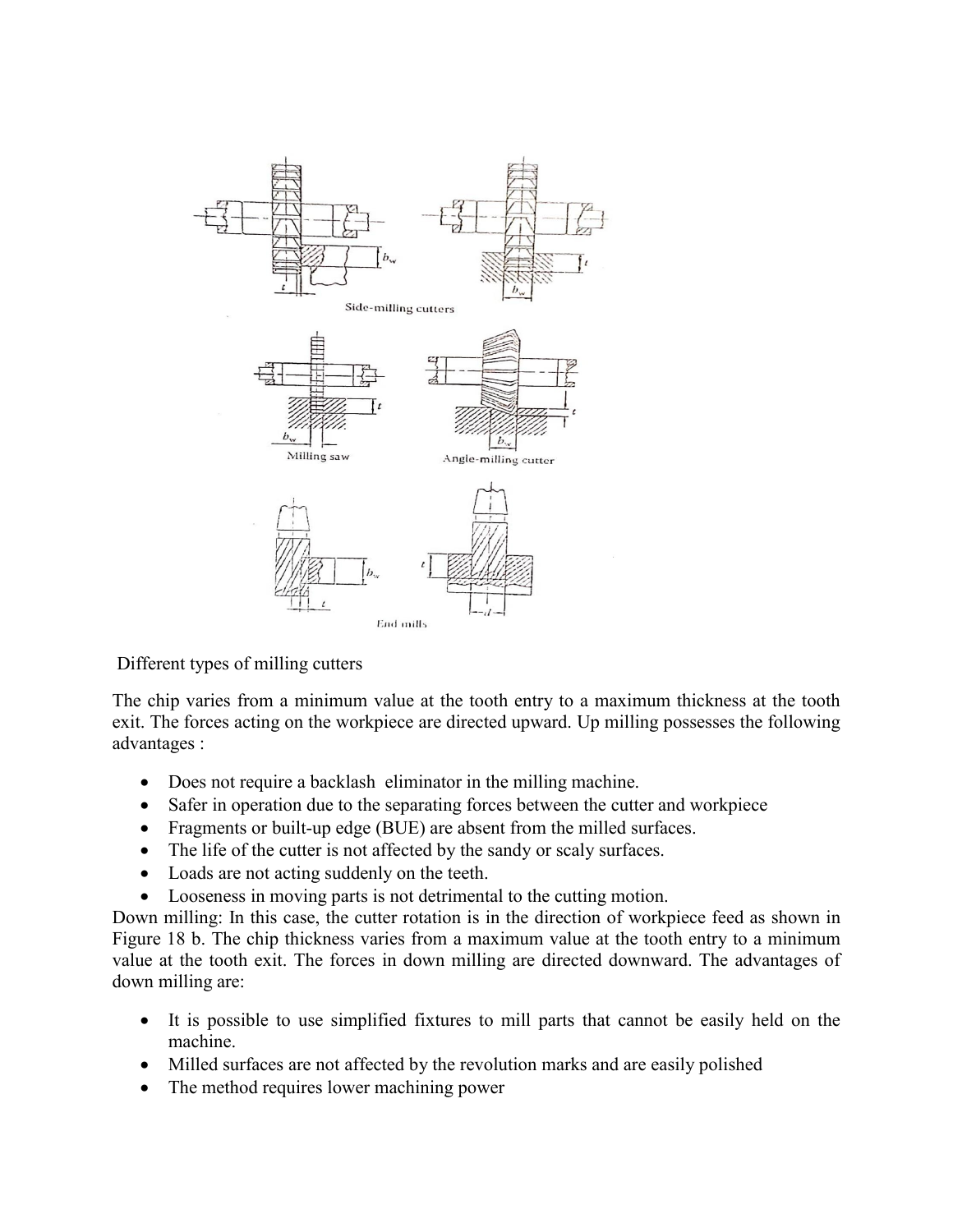- The tendency of vibrations and chattering is low
- Cutting edge blunting is less possible



Form milling cutters



Up and down milling arrangements (a) Up milling and (b) down milling

Generally, down milling is preferred because it provides favourable cutting conditions that lead to better surface quality. However, it requires more rigid equipment without looseness in the feeding mechanism because the cutter tends to climb on the workpiece.

# **Cutting speed of Tool and Workpiece Feed**

The cutting speed V is the peripheral speed of the cutter rotary motion:

$$
V = \frac{\pi dN}{1000} \quad (m/min)
$$

where

d is the outer diameter of the milling cutter in mm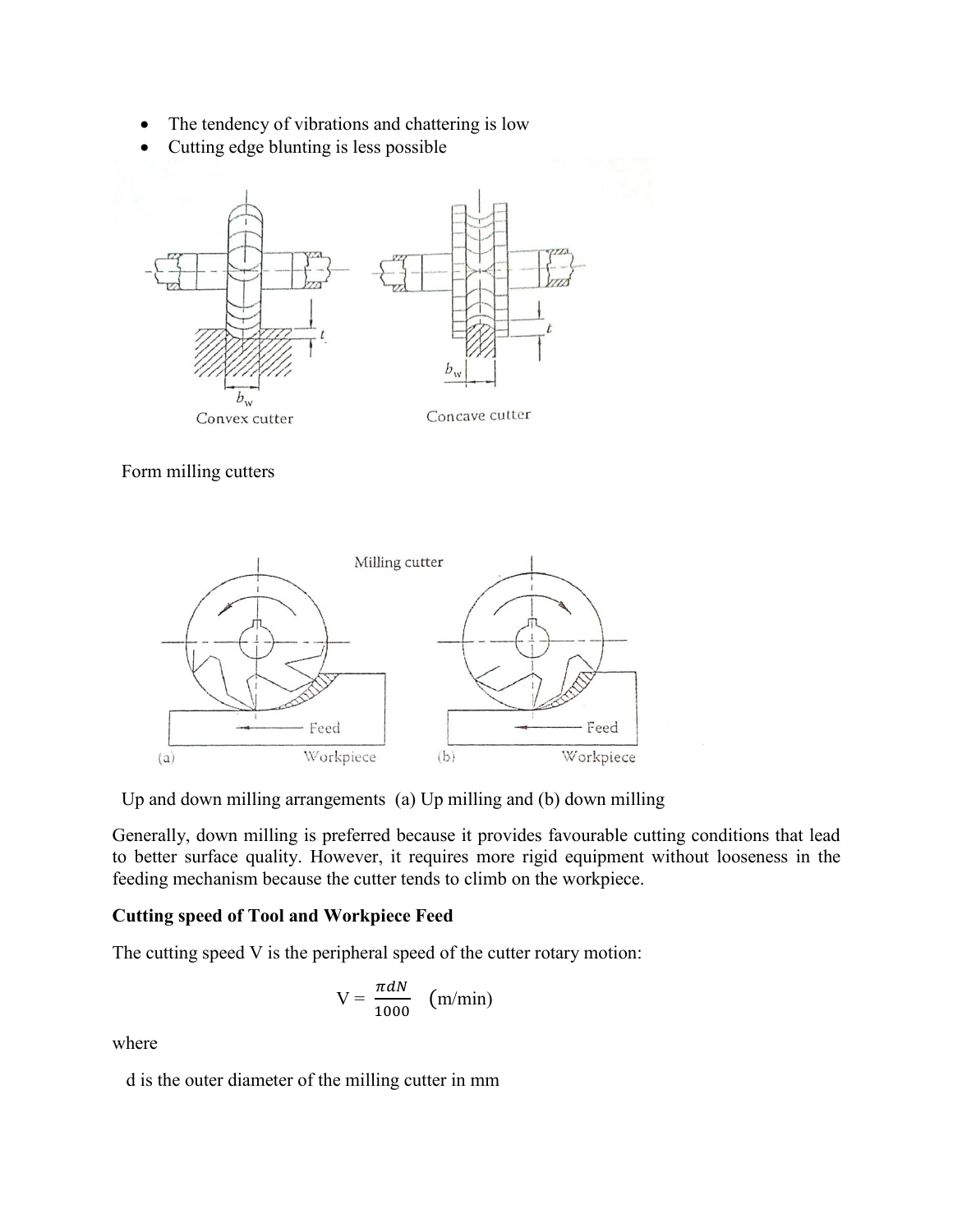### N is the rotational speed in rev/min

The feed motion of the workpiece may be linear, curvilinear, or helical (gears and threads). For a linear workpiece motion, a feed rate f in mm/min, and a milling cutter having  $Z_c$  teeth, the feed per revolution, S, equals

$$
S = \frac{f}{N} \quad (mm/rev)
$$

The feed per tooth  $S_z$  in mm/tooth becomes

$$
S_z = \frac{f}{N Z_c} \text{ (mm/tooth)}
$$

Values of feed per tooth,  $S_z$ , are usually smaller than those normally used in turning and planing operations.

## **Forces and Power in Milling**

The maximum tangential force on a single tooth,  $F_e$ , is

$$
F_e = k_s b_w h_e (N / tooth)
$$
  

$$
F_e = k_s b_w \frac{2f}{NZ_c} \sqrt{\frac{t}{d}} (N / tooth)
$$

The mean tangential cutting force,  $F_m$ , becomes

$$
F_m = k_s b_w h_m (N / tooth)
$$

where  $h_m$  is mean chip thickness

$$
F_m = k_s b_w \frac{f}{NZ_c} \sqrt{\frac{t}{d}} (N / \text{tooth})
$$

The number of teeth cutting at the same time,  $Z_e$ , is given by

$$
Z_e = \frac{\overline{\phi}_c}{2\pi} Z_c
$$

Because

$$
\overline{\phi}_c = \sin \phi_c
$$

$$
Z_e = \frac{Z_c}{\pi} \sqrt{\frac{t}{d}}
$$

Where

 $\phi_c$  is the contact angle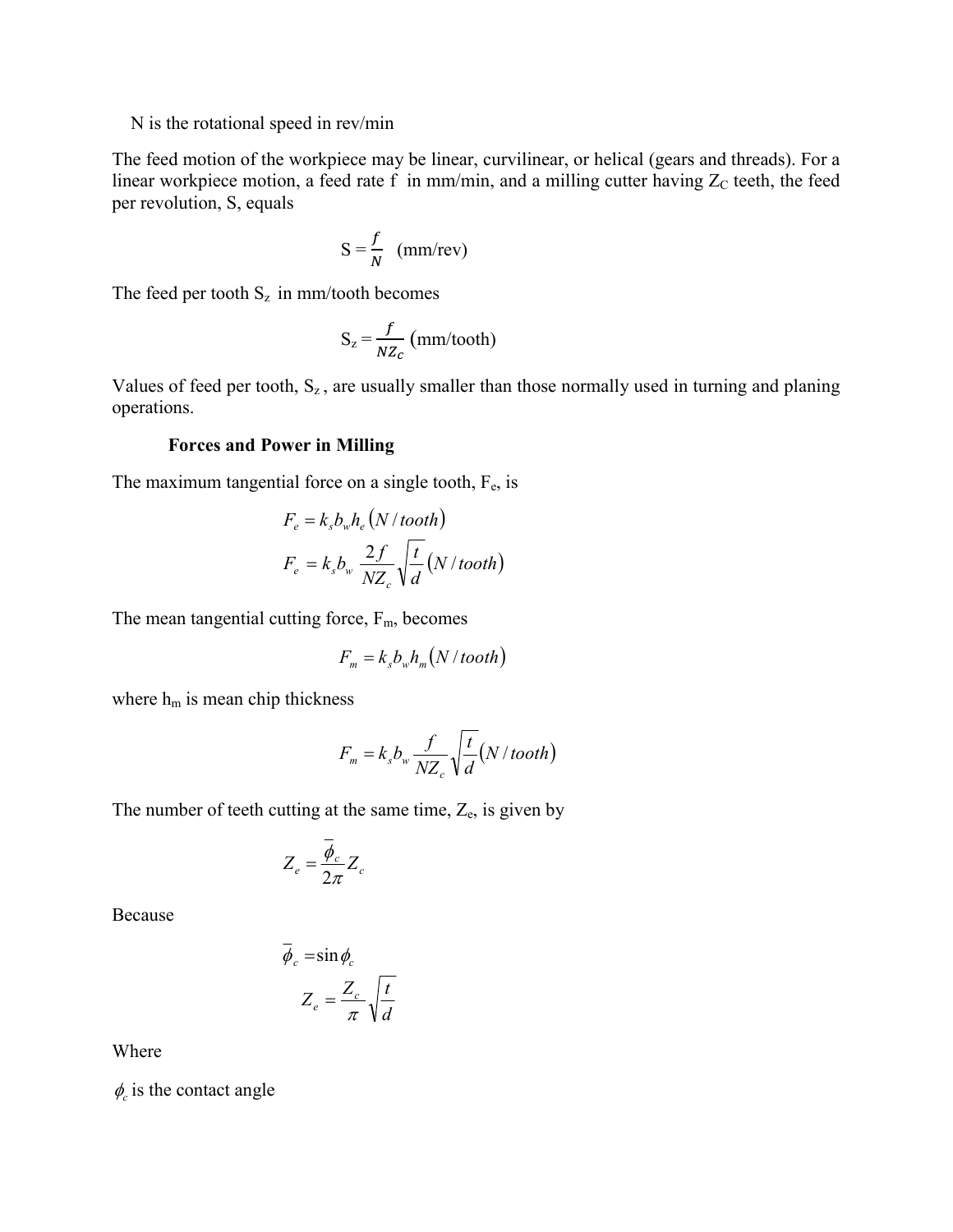### $Z_c$  is the number of cutter teeth

The total mean cutting (tangential) force,  $F_{mt}$ , caused by the effective number of teeth  $Z_c$ , becomes

$$
F_{m t} = \frac{k_s t f b_w}{\pi d N} (N)
$$

Variation of cutting forces with time: During plan up milling, the thickness of the chip to be cut by each tooth increases from zero to a certain maximum value and decreases to zero again. This means that the cutting forces will are in the same trend. Better uniformity of tooth loading and quick work is obtained by increasing the number of teeth cutting at one time or by using helical teeth. The mean cutting power  $N_c$  in kW is calculated as follows:

$$
N_c = \frac{F_{mt}V}{60 \times 10^3} (kW)
$$

#### **Example**

In horizontal milling, if d =144 mm,  $Z_c$ =10 teeth, t = 4mm, V = 50 m/min, S<sub>z</sub> = 0.12 mm/tooth,  $b_w = 40$ mm, and  $k_s = 2500$  N/mm<sup>2</sup>, calculate

- 1. The maximum tangential force on a single tooth
- 2. The mean cutting power

#### **Solution**

a. The maximum hip thickness,  $h_e$ , is

$$
h_e = 2 S_z \sqrt{\frac{t}{d}}
$$

$$
h_e = 2 \times 0.12 \sqrt{\frac{4}{144}} = 0.04 \text{mm}
$$

The maximum tangential force on a single tooth  $F_e$ , is therefore

$$
F_e = k_s b_w h_e
$$
  
F<sub>e</sub> = 2500 × 40 × 0.04 = 4000N

b. The mean cutting power  $N_c$  is  $f = S_z Z_c N = 0.12 \times 10 \times 110.58 = 132.7$  *mm* / min 110.58 144  $N = \frac{1000V}{\pi d} = \frac{1000 \times 50}{\pi \times 144} = 110.58$  rpm